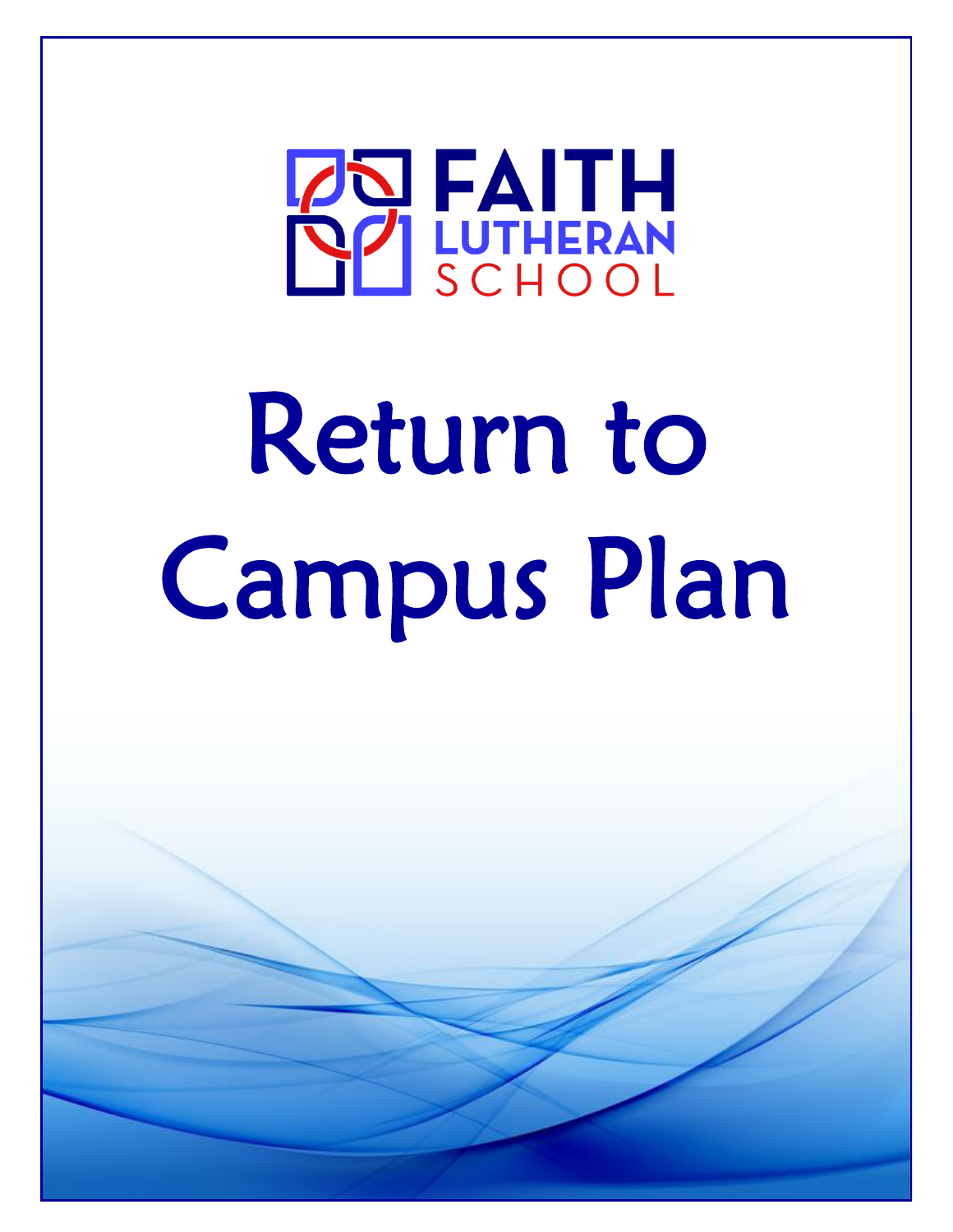#### Version 1.0 July 2020

# **COVID-19 Student Return-to-Campus Plan**

Faith Lutheran School intends to open in the fall of 2020, with in-person classes on a five-day weekly schedule.

The first day of school will be September 9, 2020.

In order to do this, we need to carefully consider how to accommodate the health needs of our students, faculty, and staff—especially those who are at increased risk by the COVID-19 virus. This guide outlines necessary procedures to mitigate the risks for our safe return to campus. It was developed in consultation with OSPI and local health care guidance. This guide will continue to be revised as information and understanding of COVID-19 evolves.

Four core values guided the development of this plan.



#### **Faith Lutheran School (FLS) values its students and employees, and their families first and foremost.**

There is much we do not know about COVID-19. Because of this, we need to be cautious, while remaining calm. Our calling is to support and sustain the people God has gifted us to work with and for. This is our top priority.



#### **FLS values its community.**

We appreciate those with whom we live and work. Therefore, we choose to take steps to limit the spread of COVID-19 as an expression of whole-community care.



#### **FLS values global citizenship and integrity.**

We interact with many students, faculty, and staff each school day. By extension, this means we also "interact" with thousands in the surrounding communities. A public health crisis requires a public health response, and we choose to do our part in working toward a wise, balanced response to this crisis.



#### **FLS values health and whole person wellness.**

Mitigation response reduces the number of active COVID-19 cases, which in turn gives doctors, hospitals, police, schools, and vaccine manufacturers time to prepare and respond, without becoming overwhelmed. We will continue to make choices and adopt practices that err on the side of life, health, and wellness: mind, body, and spirit.

This plan is consistent with the recommendations detailed by: Reopening Washington Schools 2020: District Planning Guide as specified by the Office of the Superintendent of Public Instruction (OSPI), Washington State Department of Labor & Industries Publication F414-169-000 (06-2020), COVID-19 Planning Considerations: Guidance for School Re-entry published by the American Academy of Pediatricians, and the general business guidelines established by the Washington State Department of Health (DOH).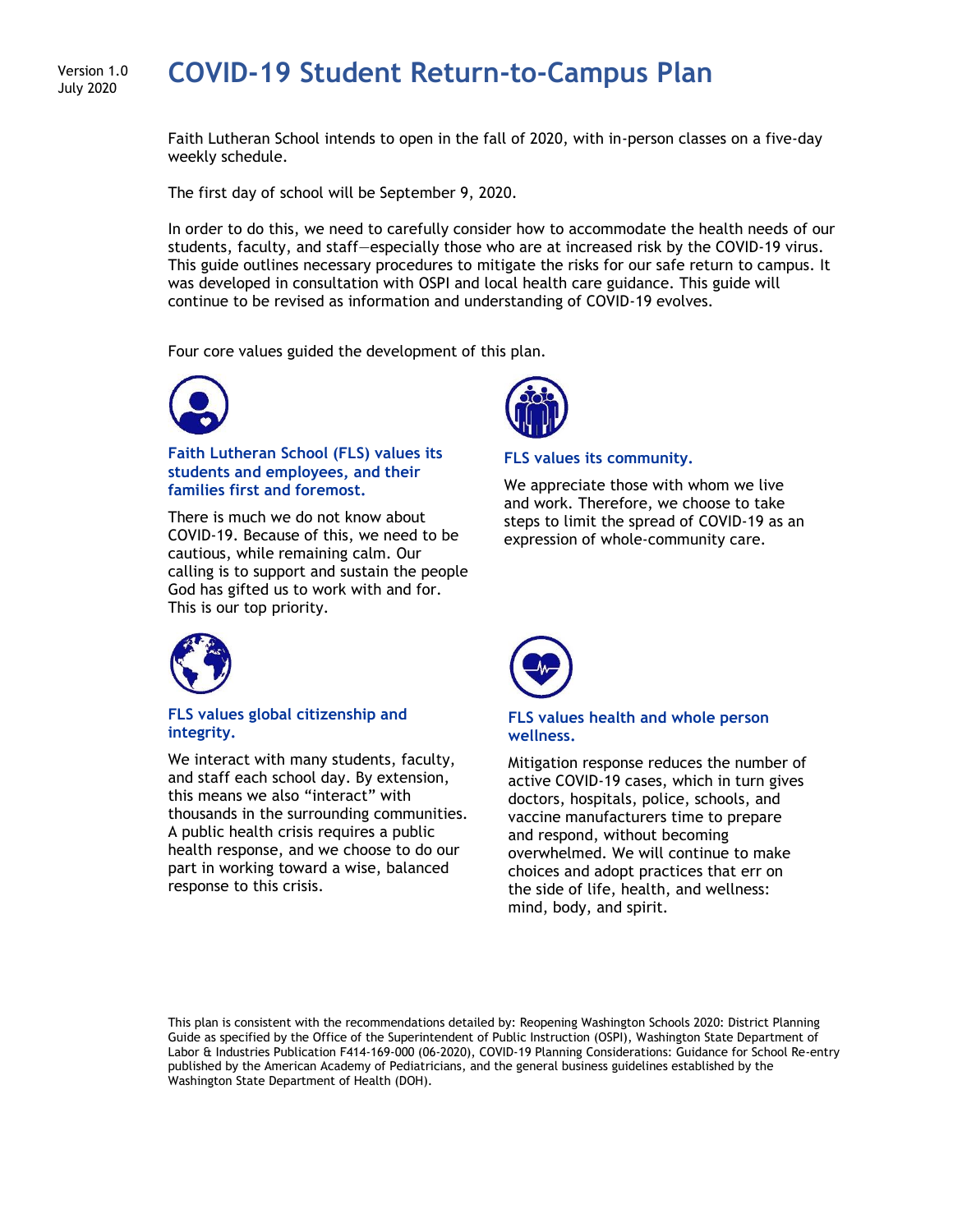### **Values: Who We Are and How We Do Things –**

#### **"Eagle Wingspan" – Spreading Our Wings to Soar Together**

The scripture passage upon which Faith Lutheran School was established is:

*. . . but those who hope in the Lord will renew their strength. They will soar like eagles; they will run and not grow weary, they will walk and not be faint.*

#### Isaiah 40:31

What a great way to approach life! Even more so with the chaos of the past several months and the uncertainty of what the future holds. At Faith, we hope in the Lord! In all the ways life has changed for us, God is the solid foundation of our hope. His love for us in Christ is relentless and unchanging. This love is the motivation behind our ability to care for one another. Spreading our wings to soar with one another will remind students of whose we are, but also how we can care for one another through this unprecedented experience.

Each person at Faith is integral to this plan's success. Our goal is to continue providing Faith students with an excellent educational experience, while mitigating the potential for transmission of COVID-19.

This plan will continue to evolve as we make decisions and implement plans for the 2020-2021 school year. Continue to check email frequently and/or visit the FLS website for updates.

We are committed in our mission to engage and challenge students in their educational journey as we develop a partnership with their families. At the same time, the health and wellness of all members of the community are the utmost priority. In order to balance and fulfill both of these values, FLS acknowledges two contingencies related to teaching and learning this fall:

Necessary precautions to discourage the spread of COVID-19 and mindfulness of individual health concerns will influence the delivery of face-to-face teaching and learning.

If widespread COVID-19 resurgence occurs, FLS will again consider the need to move all students, faculty, and staff to a remote learning environment to protect the health and well-being of all.

Faith's plan of preparedness follows Center for Disease Control and Prevention (CDC) and current state and county governmental guidelines/standards/plans.

The plan addresses:

- General Health Practices
- Academics
	- o Specials Art, Music, PE
	- o Technology Integration
- Chapel, Drop Off/Pick Up, Lunch, Recesses, Library

It is our hope that the following strategies will ensure student safety, health, and wellness. Working together as a community, we can do much to prevent the spread of COVID-19 even as we return to campus and being together in community under different circumstances.

The FLS Task Force, administration, and school board continue to plan for the safety of all members of the FLS community. Therefore, this plan will evolve and be updated regularly. We continue to research and study and, when appropriate, will communicate and implement upto-date information and procedures accordingly. Please continue to check the school website.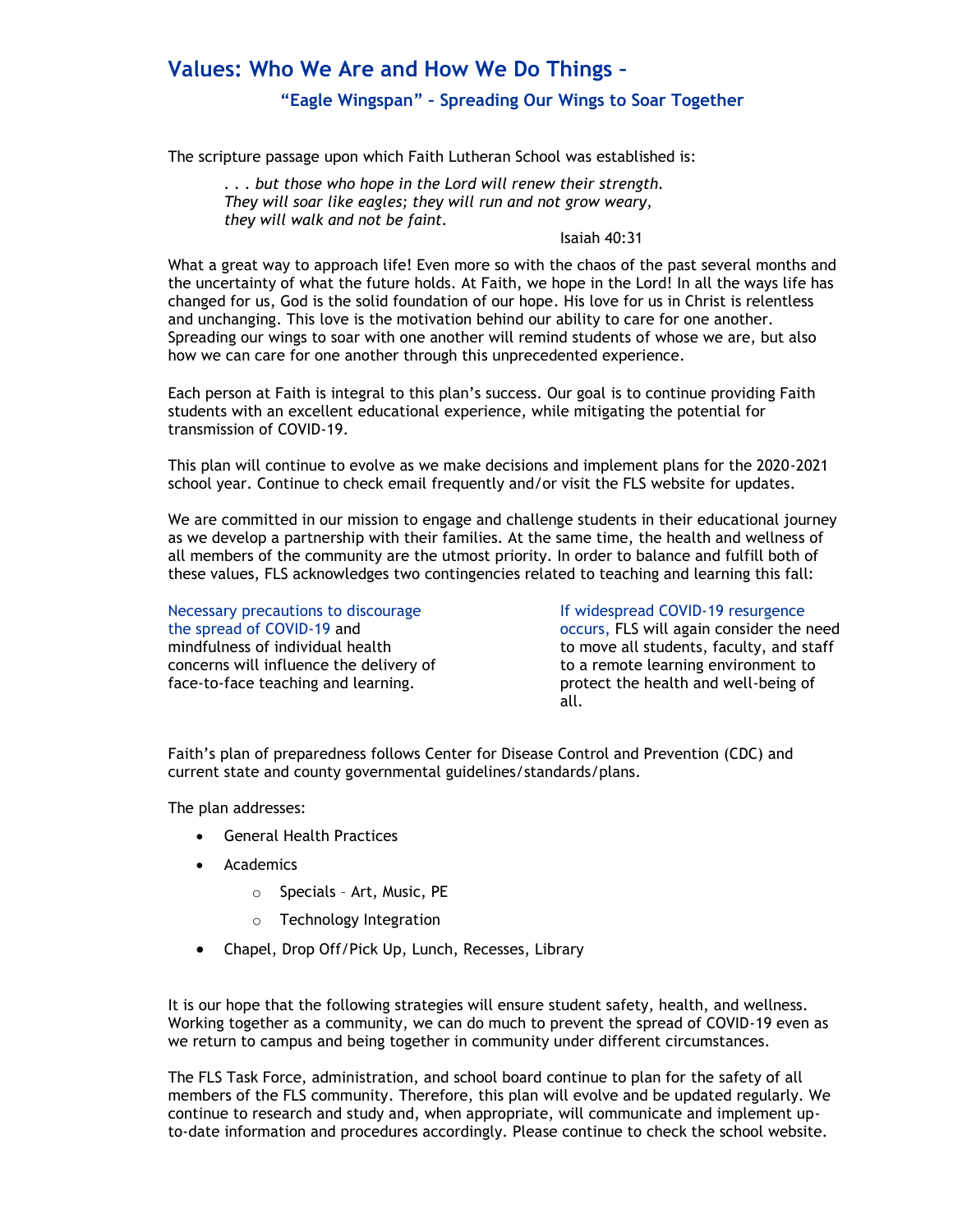# **Disease Prevention and Good Health Practices**

CDC-recommended infection control practices will be followed everywhere on campus.

These practices include:



#### **Hand Sanitizing Stations**

Hand sanitizing stations (of at least 60% alcohol content) will be placed throughout campus. Every classroom will have at least one such station.

#### **Frequent Cleaning and Disinfecting**

Classrooms, bathrooms, the lunch area, and all other areas students frequently use will be regularly cleaned and disinfected. High-touch surfaces such as door handles, will be disinfected several times throughout the school day.

#### **Handwashing**

Students and staff will be encouraged to wash their hands frequently throughout the school day for at least 20 seconds, as recommended by the CDC. The most important of these times will be before lunch when a temperature screening will also be administered.

#### **Physical Distancing**

Students, faculty, and staff will maintain a physical distance of 6 feet as much as possible throughout the school day. "Eagle Wingspan" may become a phrase you hear a great deal this year! Stretching arms straight out to "soar like an eagle" will assist young students to understand and remember to maintain physical distance from others. Classroom furniture, lunchroom tables, and other public spaces will be arranged to accommodate this physical distancing.

#### **Personal Protective Items and Use**

FLS will provide every student with one washable, reusable cloth facial covering/ mask. Families may consider obtaining additional facial coverings. Home-made or commercially-manufactured masks are acceptable. Multiple face coverings will allow for rotation of use and the ability to wash them often. Plan to have at least several face coverings for this reason.



#### **Respiratory Etiquette**

All students and staff will wear a facial covering (cloth mask OR clear, full-face shield) when in public spaces such as classrooms, the lunchroom, or the gym where minimum physical distancing is more difficult to manage. Disposable face coverings/masks will be provided for visitors who need to be on campus and do not already have one; these are designed for one-time use and must be placed in the trash and replaced daily.

*Please note: The CDC recommends wearing cloth face coverings in public settings, especially in areas of community transmission. A cloth face covering does not generally protect the wearer from viruses, but it decreases the spread of viruses from the wearer to other people.*

The FLS office area will continue serving families virtually. Parents are encouraged to utilize virtual services to minimize risk of exposure. When absolutely necessary, parents may set an appointment to connect with staff on campus. Visitors to campus will be held accountable for adhering to physicaldistancing guidelines, wearing a face covering and modeling safe health practices.

#### **Screenings**

Students and staff will undergo a temperature screening upon their arrival to campus. Additional screenings will be conducted throughout the school day. Students or staff who exhibit symptoms of COVID-19 while on campus will be immediately isolated while arrangements are made for them to leave campus as soon as possible.

*Please note: It is absolutely imperative that individuals stay or be kept at home if they or anyone in their immediately family has symptoms of COVID-19. History indicates that people often go to work or school when they are ill. This cannot happen in the present situation. Such behavior will create dangerous situations for others or inconvenient quarantine and subsequent remote learning situations. This policy must be agreed upon and adhered to by all members of the Faith community if we are to fulfill our commitment to keeping everyone safe while remaining on campus for face-to-face learning.*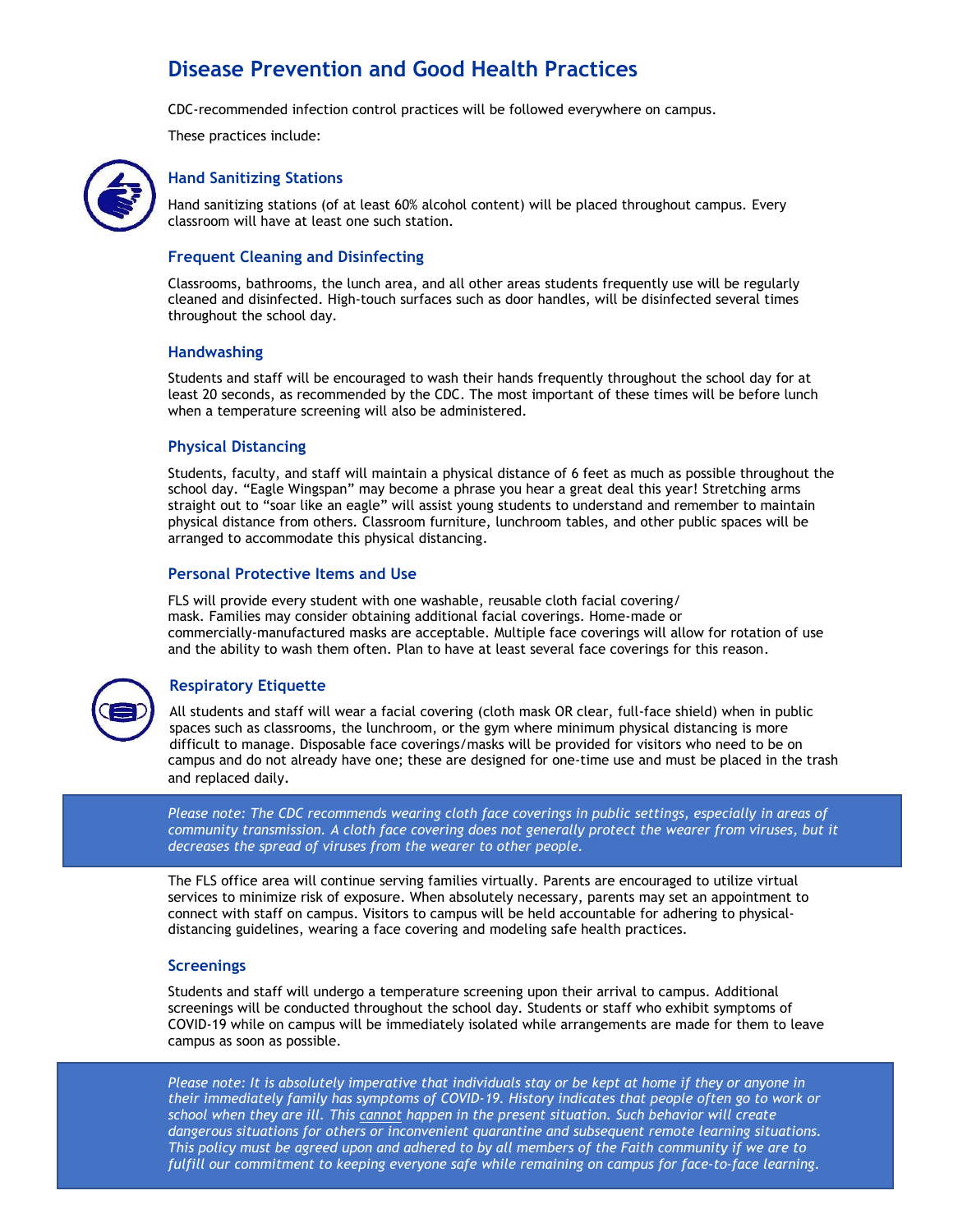# **Academic Plan**

The overarching goal of this return-to-campus plan is to bring as much normality back to the learning process as possible for students and families. To quote the American Academy of Pediatrics "Guidance for School Re-entry" document, "Schools are fundamental to child and adolescent development and wellbeing and provide our children with academic instruction, social and emotional skills, safety, reliable nutrition, physical/speech and mental health therapy, and opportunities for physical activity, among other benefits." Here at FLS, we express this as "caring for the whole person" rather than focusing just on academic content. Students need to be ready for much more than "the test" in order to live life well as God intended. The above stated goal is to have Faith students "ready" to move forward in all facets of their lives.

How this goal will be accomplished with COVID-19 safety measures in effect:

- In class learning will include the use of Google Classroom in all grade levels. This will allow teachers to train students to use this system and required procedures while together.
- Teachers will deliver content (up to 10%) from each subject area "online" while in class. This will enable students to practice skills and receive assistance in person. (The goal is to be prepared for a pivot to remote learning should it be required.)
- Classrooms will remain separate as "cohort" groups as much as possible. (Departmentalization in the middle school will be suspended for this school year.) This practice will also enhance FLS's ability to assist local health agencies with contact tracing should a COVID-19 case be confirmed in the FLS community.
- Physical distancing requirements as applied to specific physical classrooms dictate that class sizes will be limited to:

|          | Preschool and PreK  | - 14 students |
|----------|---------------------|---------------|
| $\Omega$ | Junior Kindergarten | - 16 students |
| $\circ$  | Kindergarten        | - 16 students |
|          | Grade 1             | - 14 students |
|          | Grade 2             | - 14 students |
|          | Grade 3             | - 12 students |
|          | Grade 4             | - 12 students |
|          | Grades 5/6          | - 12 students |
|          | Grades 7/8          | - 12 students |

These numbers represent the maximum number of students based on optimal arranging of desks and/or other classroom furniture. (i.e., tables for younger students.)

• Supply lists for each class can be found on the school website. Please note that there will be no "shared" supplies on these lists. It is important to purchase only the numeric quantities listed due to limited classroom storage space for each student.

#### **Specials – Art, Music, PE**

These are and will remain important content areas of the Faith curriculum. Individual student interest and giftedness make these areas critical to individual student motivation. Creativity and self-expression fostered by engagement in these areas is easily transferred to and enhances work in core content areas of Faith's curriculum. Every effort will be made to retain these content areas with required adherence to COVID-19 health requirements.

Though many decisions are yet to be determined, the following points will be the foundational structure upon which our plan will be based.

- Specials will be experienced as class groups (cohorts).
- Classrooms or areas where special content will be taught will be cleaned and sanitized after each class.
- Enrollment will determine whether these content areas will be taught by specialty teachers or be led by the grade level teacher of the class.

#### **Technology Integration Plan**

The Faith faculty and staff is excited to welcome students back to campus this fall! Student learning involves so much more than simply being in classrooms. FLS faculty and staff remain committed to providing students an outstanding education. As we prepare for the next academic year, faculty are already at work developing and updating content and methods of delivery. As always, our teachers apply sound educational practice and use evidence-based teaching methods so that students receive a creative, rigorous, dynamic Christian education, no matter the format of delivery.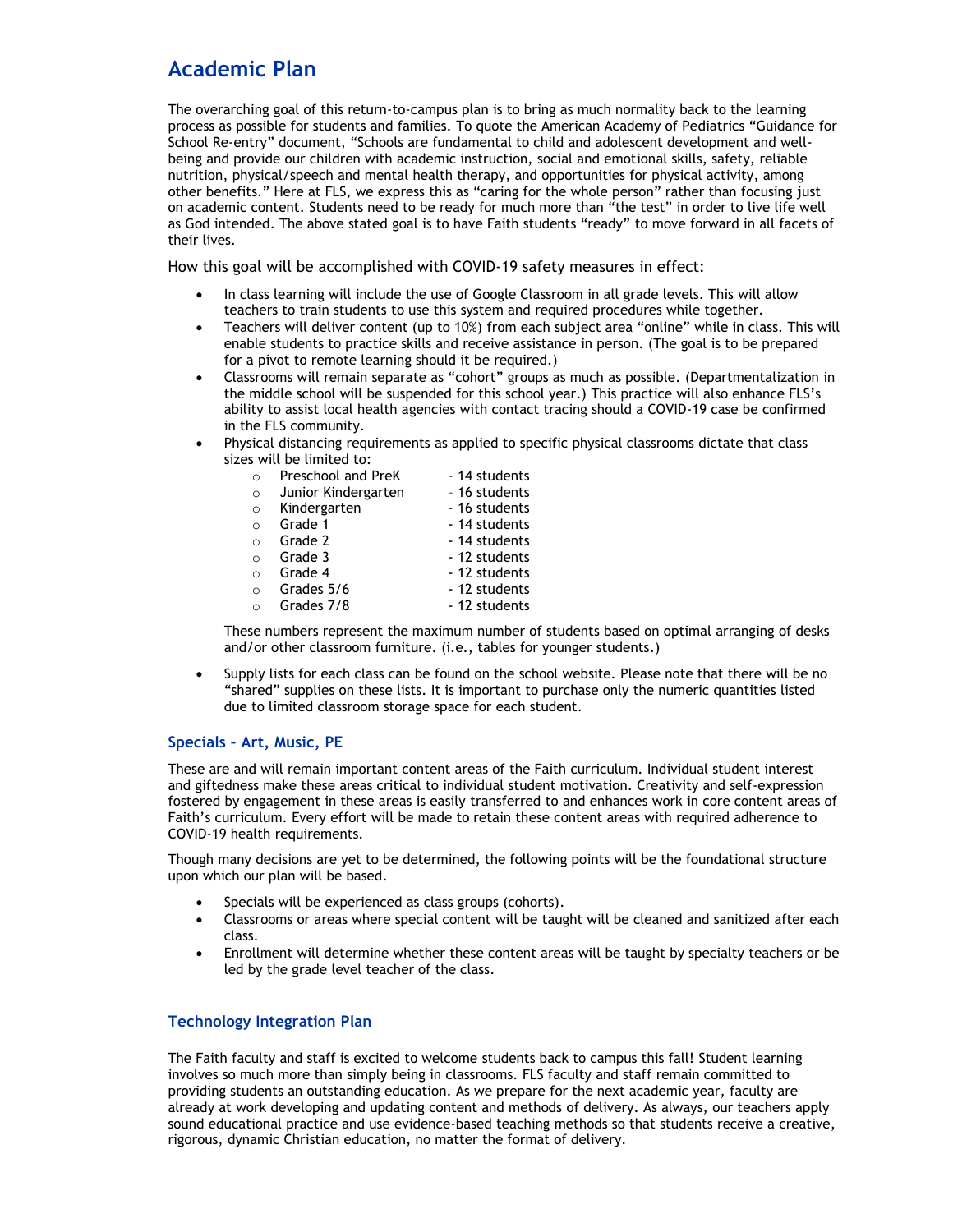The 2020-2021 school year will see significant changes in how teachers and staff engage and communicate with students and their families. All classes will adopt Google Suite for Education for curriculum engagement. This will allow for continuity across grade levels so students become familiar with the system early in their academic journey and will better develop the skills to use this system of sharing and collaboration effectively as they advance to the upper grade levels. This system will be used during faceto-face learning while on campus so students are prepared with procedures and skills in the event that remote learning becomes necessary or required at some point in the school year.

*Please note: All staff and faculty email addresses are being changed to better integrate with the Google Suite system. FLS email addresses will use the FLSchool.org domain from this point forward. Please use this email domain when corresponding with Faith staff. (e.g., c.neumiller@faithcampus.org will become c.neumiller@flschool.org)*

Work is being done this summer to acquire technology in the form of Chromebooks and/or tablets for all students. This will require some changes to the fee structure for various grade levels. The intent is still to have all technology fees over subsequent school years apply to the purchase of this device upon graduation from eighth grade or withdrawing from FLS. Wi-Fi connectivity is also being upgraded over the summer to ensure capable use by increased numbers of users.

FLS has purchased administrative software to better communicate with parents, track and report data, and streamline procedures for all grade levels. Many parents may be familiar with such systems in public schools. Sycamore School is a web-based student information system Faith will use for attendance, report cards, and communication. This system will allow Faith parents/guardians to see assignments, grades, and attendance in real time using their smartphone with the Sycamore app or a computer with internet access. We are in the process of setting up online enrollment as well as account billing and payment options. Sycamore School integrates with Google Suite for Education so grades from Google can produce report cards in Sycamore for seamless productivity and efficiency. The prospect of having repetitive school procedures be more efficient makes this a worthwhile addition.

#### **Chapel**

As noted in the introduction of this plan, core values are very important to us, here at Faith. Encouraging people to learn about the relationship God desires with each and every person on earth is the foundation for everything that happens here. The congregational mission statement is "Raising Up Families and Followers of Jesus Christ" because we believe Jesus is God's plan for restoring that desired relationship in the midst of this broken and hurting world. Even during this unprecedented, chaotic time in history, and maybe more so because of it, we feel it is essential to trust that God is with us through difficult times. There is no better way to do this than to worship Him together as a community.

Details for how this will be accomplished are still being discussed. However, a few options are listed here:

- Classes will remain in cohorts as we gather in this larger environment
- Gathering outside with physical distancing, while the weather allows
- Gathering in the gym with physical distancing
- Doing chapel on two days each week so all Preschool and PreK students can participate and the grades can be divided between the days for better ease of distancing
- Gathering together virtually leaders do chapel in the sanctuary through live stream video while classes participate in their various classrooms

#### **Lunch**

Plans have been developed to provide hot lunch to students in the lunchroom meeting physical distancing requirements. Classes will rotate through a schedule allowing each to have approximately twenty minutes to eat followed by a twenty-minute recess. The room will be disinfected between each class.

As is true for nearly all COVID-related planning, multiple scenarios must be considered to ensure one exists for what will actually take place. The hot lunch program for 2020-2021 is no exception.

In the event the lunch coordinator is out sick:

- Day 1 The scheduled lunch will be changed to cheese pizza for all students who ordered hot lunch that day.
- Day 2 and all following days Lunches will need to be sent from home until the office communicates when hot lunch will resume.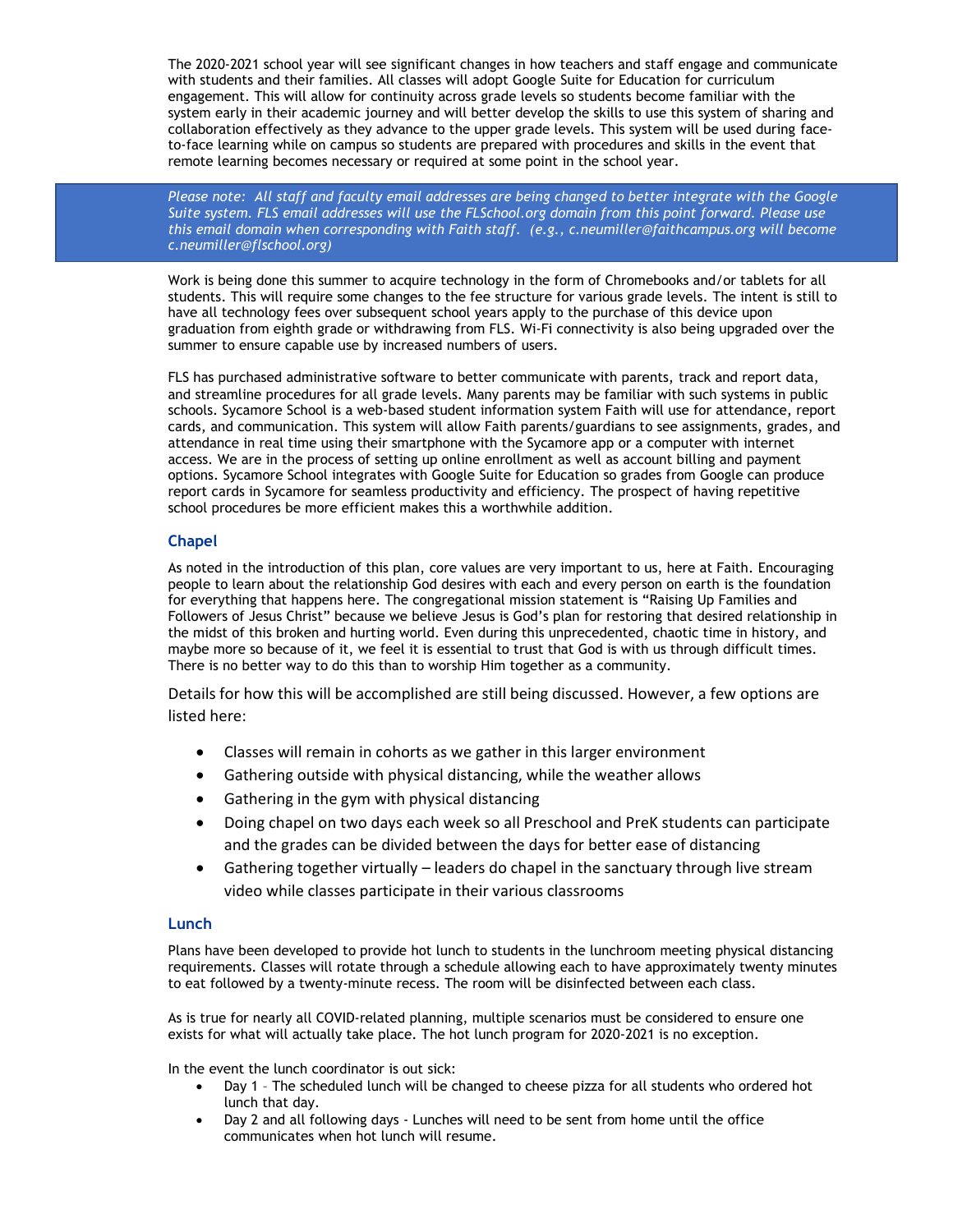• Refunds or credits will be issued for any lunch days canceled due to the lunch coordinator being absent.

Supply shortages and purchase limitations due to Covid-19 may create the possibility that not all ingredients will be available for any particular scheduled lunch. This would necessitate making day-of substitutions to the menu. Refunds will not be issued for these occasions; however, accommodations will be made for students with documented allergies.

Obvious health concerns prohibit the use of microwave ovens for student use. Hot water will still be available for ramen noodle cups.

In the event of a school closure, arrangements will be communicated regarding a plan for refunds/credits.

#### **Recess**

Class cohorts will also rotate through a schedule for outside recess as well as between designated play areas containing playground equipment or grass field game activities. Each class cohort will have designated playground/PE equipment which will be cleaned and sanitized by the class after each use.

#### **Library**

At present, use of the library is also being planned using a class cohort rotation schedule. However, further consideration is being given to the limited physical space this room offers. A clear plan of use will be more easily discussed upon the return of teachers and staff in August.

## **Illness Plan**

#### What if a student/staff member becomes ill?

This is an important question. The mitigation plan for our return to campus will certainly limit members of the Faith community from many illnesses, but will most likely not prevent *all* illness throughout the school year. This question is multifaceted, with significant implications for course planning. There are several different scenarios in which students and/or staff members will need to be absent.

#### **Students or staff with COVID symptoms**

If a student or staff member gets sick with any symptoms that could represent COVID-19 [https://www.cdc.gov/coronavirus/2019-ncov/symptoms-testing/symptoms.html], they will need to selfisolate until they can be tested and shown to be negative.

This means any student with a sore throat, cough, fever (100+), runny nose, fatigue, or body aches will have to stay home and not go to class until they are able to get tested and that test result comes back negative. This may take several days, or become longer if there is a large increase in the number of cases being tested. Overwhelming the medical system with large case loads is what we can all help to avoid by following these mitigation procedures. Trying to "tough it out" and still go to work is to potentially endanger our colleagues and our students. We must stay home, get tested, and wait for the test results.

#### **Students who are in close contact with a COVID-19 positive case**

Any person who is a close contact of a known positive case will need to quarantine themselves for 14 days. This would include family members, roommates, close friends, or any others with whom they have been in close proximity for more than 10-15 minutes. Even if these students don't develop symptoms and even if they get a negative test result during their quarantine period, these contacts will still need to stay home for 14 days.

Staff would not, under normal conditions and if following the recommendations above (physical distancing and mask-wearing), meet these criteria as close contacts and therefore would not need to quarantine. If a staff member had worked closely with a student, especially if without a mask, they would likely need to quarantine for 14 days if that student tested positive for COVID-19.

#### **Students or staff who test positive for COVID-19**

A student or staff member who tests positive for COVID-19 will need to isolate for a period of time after their diagnosis. Guidelines are currently being updated due to new information, but the infected individual may need to be absent for a minimum of 10-14 days from the date of symptom start, assuming they are then clinically improving. Most young people who get this infection will start to improve within two weeks, but some may have a very serious or prolonged course of illness that could require them to be absent from school or work for many weeks or even months.